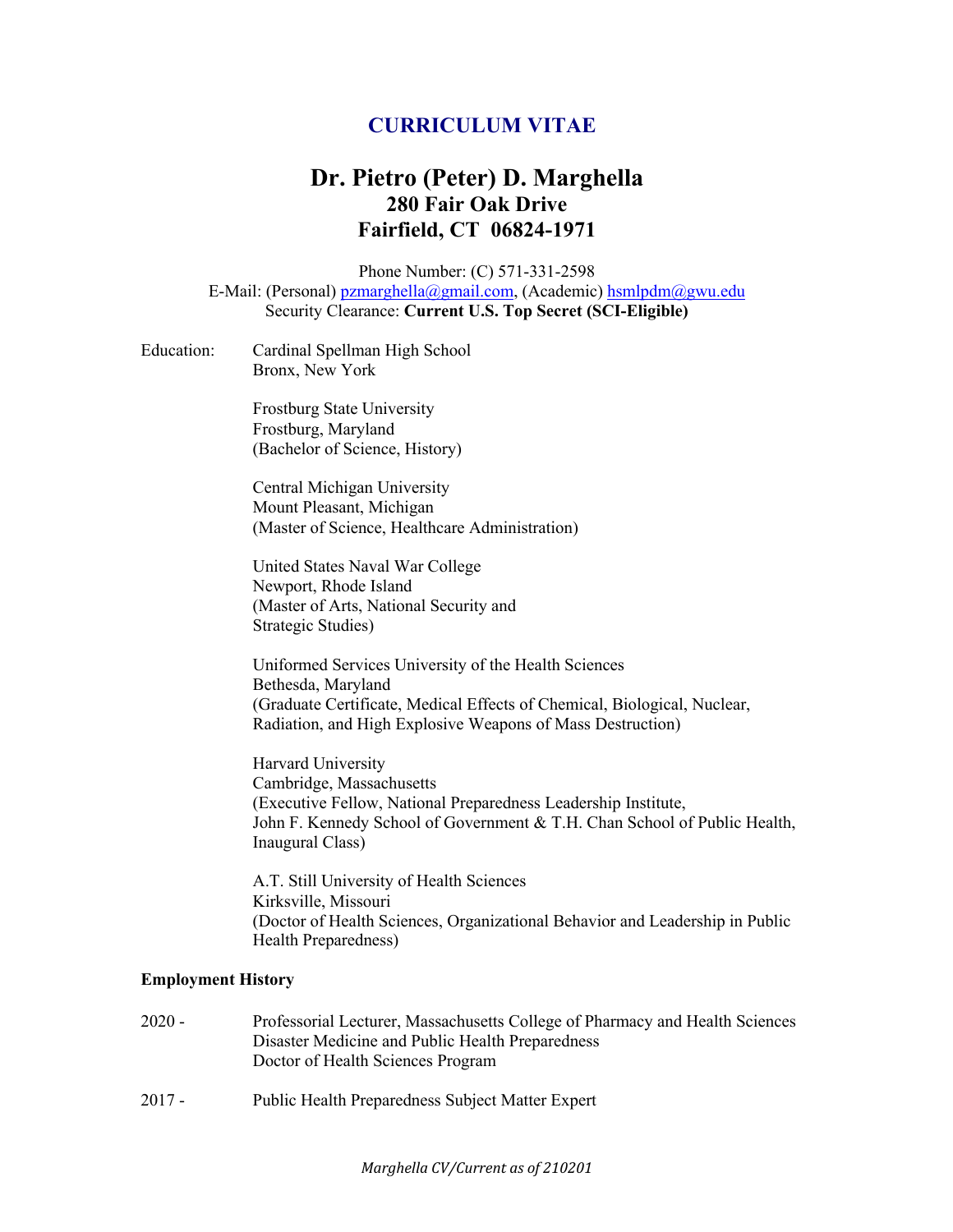### DCMC Partners

| $2017 - 2018$ | Special Advisor, Office of the Governor<br>Special Assistant to the Secretary of Health<br>Commonwealth of Puerto Rico<br>San Juan, PR                                                                                                                                                                                      |
|---------------|-----------------------------------------------------------------------------------------------------------------------------------------------------------------------------------------------------------------------------------------------------------------------------------------------------------------------------|
| $2014 - 2016$ | Senior Advisor, Medical Planning and Preparedness<br><b>International Medical Corps</b><br>Washington, DC                                                                                                                                                                                                                   |
| 2014          | Director, Medical and Public Health Preparedness<br>Non-Federal Program Manager for the National BIOWATCH Program<br>Hassett Willis and Company<br>Washington, DC                                                                                                                                                           |
| $2013 - 2014$ | Director, New York State Office of Emergency Management<br>Albany, NY                                                                                                                                                                                                                                                       |
| $2010 -$      | Professorial Lecturer, Milken Institute School of Public Health<br>The George Washington University<br>Washington, DC                                                                                                                                                                                                       |
| $2009 - 2010$ | Special Advisor to Senior Leadership for Pandemic Response<br>Operations Coordination and Planning Directorate<br>U.S. Department of Homeland Security                                                                                                                                                                      |
| $2008 - 2013$ | Senior Partner, Disaster Preparedness Resources (DPR)<br>Wilmington, NC                                                                                                                                                                                                                                                     |
| $2005 -$      | <b>Visiting Faculty</b><br>George C. Marshall Center for International Studies<br>Disaster Medicine and Public Health Preparedness<br>Program on Terrorism and International Security Studies                                                                                                                               |
| $2005 - 2008$ | President & CEO<br>Medical Planning Resources, Inc.<br>East Windsor, NJ                                                                                                                                                                                                                                                     |
| $2003 - 2005$ | Director, Medical Contingency Operations<br>Office of the Secretary of Defense (Health Affairs)<br>(Additional duty as Medical Plans and Response Advisor to the U.S. Secret<br>Service and U.S. Department of Health and Human Services for National Special<br>Security Events [NSSEs])<br>The Pentagon<br>Washington, DC |
| $2001 - 2003$ | Chief, Medical Plans and Operations<br>(Additional Duty as Senior Medical Plans & Response Advisor to POTUS<br>aboard "Nightwatch," National Airborne Operations Center) (NAOC)<br>The Joint Staff (J4, Medical Readiness Division)                                                                                         |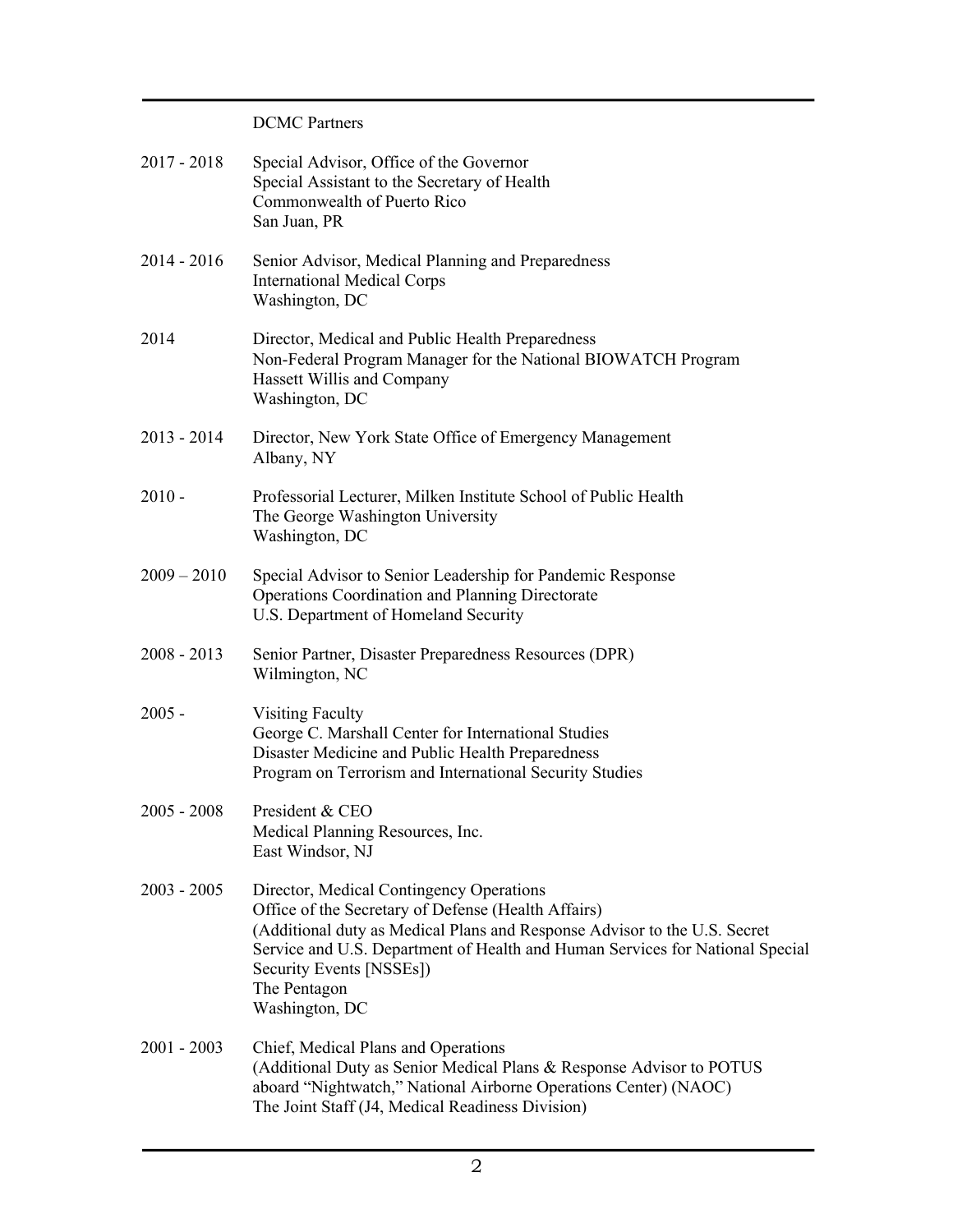The Pentagon Washington, DC

| 1998 - 2001 | Chief of Medical Plans and Intelligence<br>(Additional Duty as Medical Plans & Response Officer, U.S. Special Operations<br>Command Pacific/JTF-510)<br>Commander-in-Chief, United States Pacific Command<br>Camp Smith, HI |
|-------------|-----------------------------------------------------------------------------------------------------------------------------------------------------------------------------------------------------------------------------|
| 1997 - 1998 | Student, College of Naval Command and Staff<br>United States Naval War College<br>Newport, RI                                                                                                                               |
| 1995 - 1997 | Medical Plans and Intelligence Officer<br>(Additional duty as RED CELL Medical Officer)<br>Office of the Chief of Naval Operations<br>The Pentagon<br>Washington, DC                                                        |
| 1993 - 1995 | Medical Plans and Intelligence Officer<br>U.S. Sixth Fleet/Naval Striking and<br>Support Forces/Allied Forces Southern Europe (NATO)<br>Naples, Italy                                                                       |
| 1991 - 1993 | Medical Administration/Radiation Health Officer<br><b>USS ENTERPRISE (CVN-65)</b><br>Norfolk, VA                                                                                                                            |
| 1990 - 1991 | Deputy Chief of Medical Plans and Operations<br>Operation DESERT SHIELD/STORM<br>Headquarters, U.S. Navy Central Command<br>Manama, Bahrain                                                                                 |
| 1988 - 1991 | Head, Staff Education and Training<br>Naval Medical Clinic<br>Pearl Harbor, HI                                                                                                                                              |
| 1985 - 1988 | Special Assistant to the Commanding Officer<br>(Academic Affairs)<br>National Naval Medical Center<br>Bethesda, MD                                                                                                          |

### **Significant Courses Attended**

Medical Management of Chemical and Biological Casualties, 1996 Joint Medical Planners Course (Validating Class), 1993 Plans, Operations, and Medical Intelligence (POMI) Officer's Course, 1993 Strategic Medical Readiness and Contingency Course, 1993 The Armed Forces Medical Intelligence Course, 1993 The Medical Effects of Nuclear Weapons Course, 1992 Radiation Health Officer's Course, 1991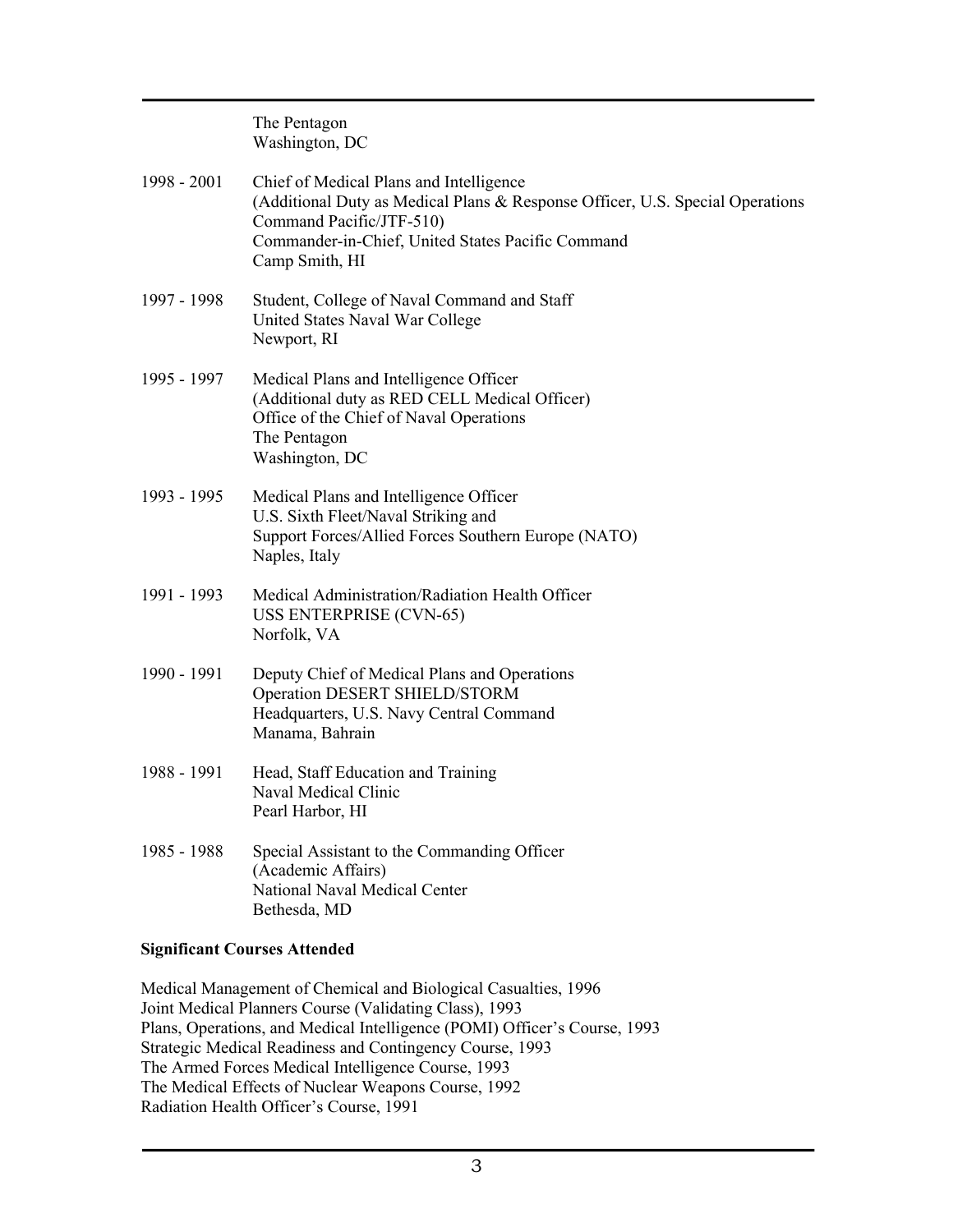Combat Casualty Care Course, 1989 Designing Effective Programs for Medical Education, 1988 Hospital Corps School, 1985

### **Personal Military Decorations**

Defense Superior Service Medal Defense Meritorious Service Medal (Bronze Oak Leaf Cluster in lieu of 2<sup>nd</sup> Award) Joint Service Commendation Medal Navy and Marine Corps Commendation Medal (Gold Star in lieu of 3<sup>rd</sup> Award) Joint Service Achievement Medal (Bronze Oak Leaf Cluster in lieu of 2nd Award) Navy Achievement Medal (Gold Star in lieu of 2<sup>nd</sup> Award) Office of the Secretary of Defense Identification Badge Joint Chiefs of Staff Identification Badge

### **Academic/Professional Achievements**

American Academy of Medical Administrators' Distinguished Service Award, 2000 Finalist, The Walter P. McHugh Award, Outstanding Medical Logistician of the Armed Forces, Association of Military Surgeons of the United States (AMSUS), 1995 Plankowner, Medical Service Corps Plans, Operations, and Medical Intelligence (POMI) Sub-specialty, 1992 Sigma Iota Epsilon, National Graduate Honor Society in Administration, 1988 Graduation with Highest Honors, Hospital Corps School, 1985 Outstanding Battalion Graduate, Navy Recruit Training Command, 1985 New York State Regent's Scholar, 1979

### **Courses Taught**

|                                            | 2020 – Present Massachusetts College of Pharmacy and Health Sciences<br>Disaster Management (3 Credits)<br>(Doctor of Health Sciences' Students)                                                                                                            |
|--------------------------------------------|-------------------------------------------------------------------------------------------------------------------------------------------------------------------------------------------------------------------------------------------------------------|
| <b>HSML 6245</b>                           | 2010 – Present The Milken Institute School of Public Health, George Washington University<br>Disaster Management for Healthcare Organizations (2 credits)<br>(MHA & MPH Students)                                                                           |
|                                            | 2005 – Present George C. Marshall Center for International Studies, Program on Terrorism and<br><b>International Security Studies</b><br>Medical and Public Health Aspects of Incident Management<br>(NATO International Officers, LT/CPT-O3 - COL/CAPT-O6) |
| $2010 - 2014$<br><b>MBAD 6290</b><br>DE1&2 | School of Business, George Washington University<br>Disaster Management for Healthcare Leaders (2 credits each)<br>(Healthcare Executive MBA Students)                                                                                                      |
| $2005 - 2009$<br><b>INHL 657</b>           | School of Public Health, Tulane University<br>Medical Planning in the Era of Asymmetrical Threats<br>(MPH & MD Students)                                                                                                                                    |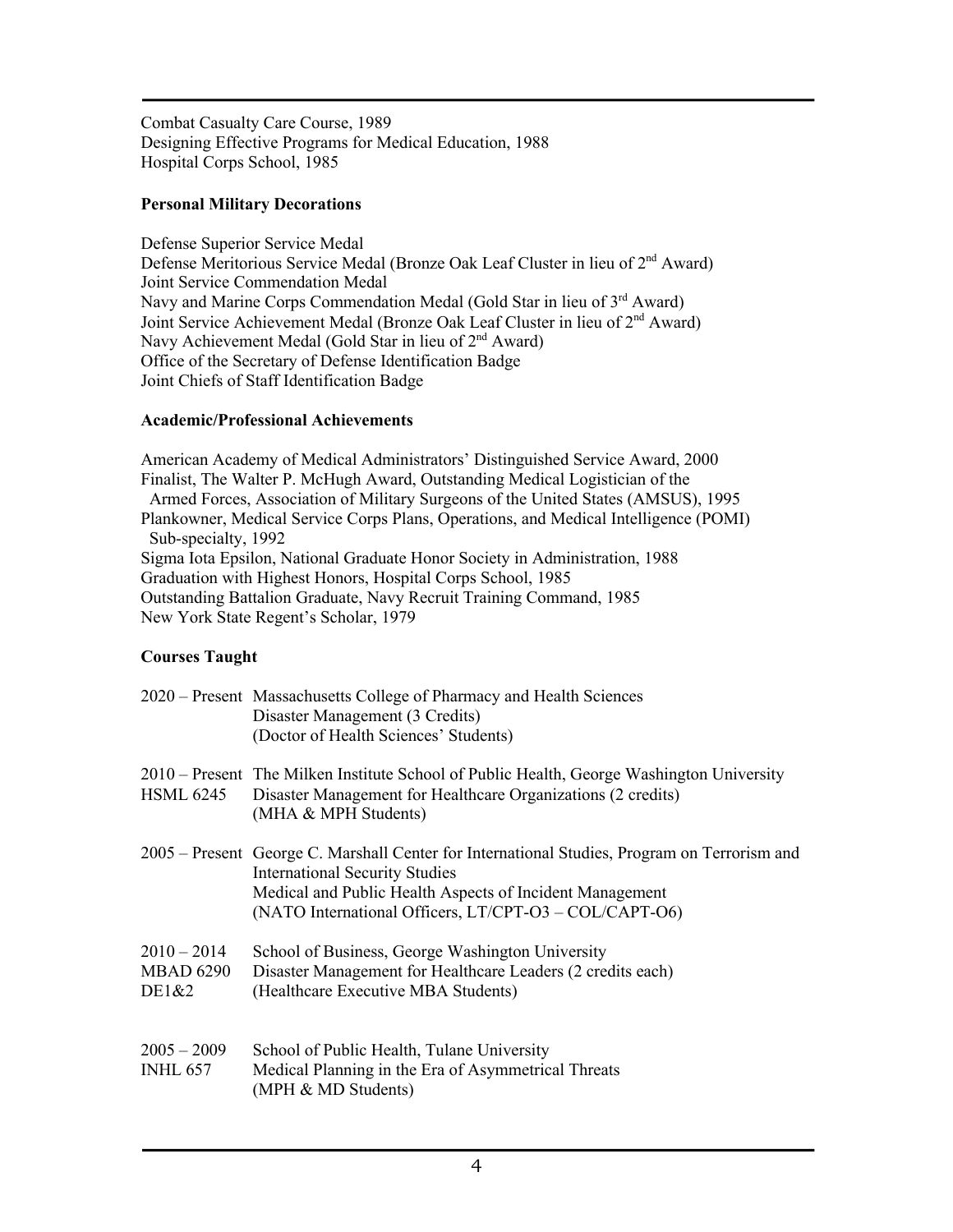|               | $2003 - 2007$ Uniformed Services University of the Health Sciences<br>Classes Taught Deliberate and Crisis Action Planning<br>Medical Intelligence Collection, Analysis, and Dissemination<br>The Generations of War<br>Managing Catastrophic Casualty Events<br>$(1st - 4th Year Medical Students)$                                                               |
|---------------|--------------------------------------------------------------------------------------------------------------------------------------------------------------------------------------------------------------------------------------------------------------------------------------------------------------------------------------------------------------------|
| $1996 - 2005$ | The Joint Chiefs of Staff, Joint Medical Planner's Course (JMPC)<br>Classes Taught Introduction to Operational Medical Planning<br>Deliberate and Crisis Action Planning<br>Medical Intelligence Collection, Analysis, and Dissemination<br>Using the Medical Analysis Tool (MAT) for Operational Planning<br>(DoD Joint Medical Planners, LT/CPT-O3 - LTC/CDR-O5) |
| $1995 - 2005$ | Naval School of Health Sciences, Plans, Operations, and Medical Intelligence<br>Course                                                                                                                                                                                                                                                                             |
|               | Classes Taught Course Overview: The Career Medical Planner<br>Introduction to Operational Medical Planning<br>Deliberate and Crisis Action Planning<br>Medical Intelligence Collection, Analysis, and Dissemination<br>(Navy & USMC Medical Planners, LT-O3 - CDR-O5)                                                                                              |

#### **Publications**

#### **Books, National-level Plans**

*Puerto Rico 2017 Dual Hurricanes Response, Transition, and Recovery Operations Plan (2017),* Office of the Governor of Puerto Rico

*Department of Defense Support to Foreign Disaster Relief* (2011) (Book), Principal Author  $(ISBN # 978-16-088863-2)$ 

*Federal Implementation Response Plan* (2009 H1N1 Influenza Pandemic), Special Advisor to Senior Leadership, White House National Security Council and U.S. Department of Homeland Security

*National Pandemic Response Operations Plan* (Response to H5N1 Influenza Pandemic Threat) (2006), Principal Author, U.S. Centers for Disease Control and Prevention (CDC)

*National Catastrophic Incident Response Plan* (Response to Domestic Nuclear Detonation) (2003), Principal Author, U.S. Department of Homeland Security/Federal Emergency Management Agency

*National Smallpox Response Plan* (2002), Principal Author, U.S. Department of Health and Human Services, Office of the Assistant Secretary for Public Health Emergency Preparedness (predecessor to the Office of the Assistant Secretary for Preparedness and Response)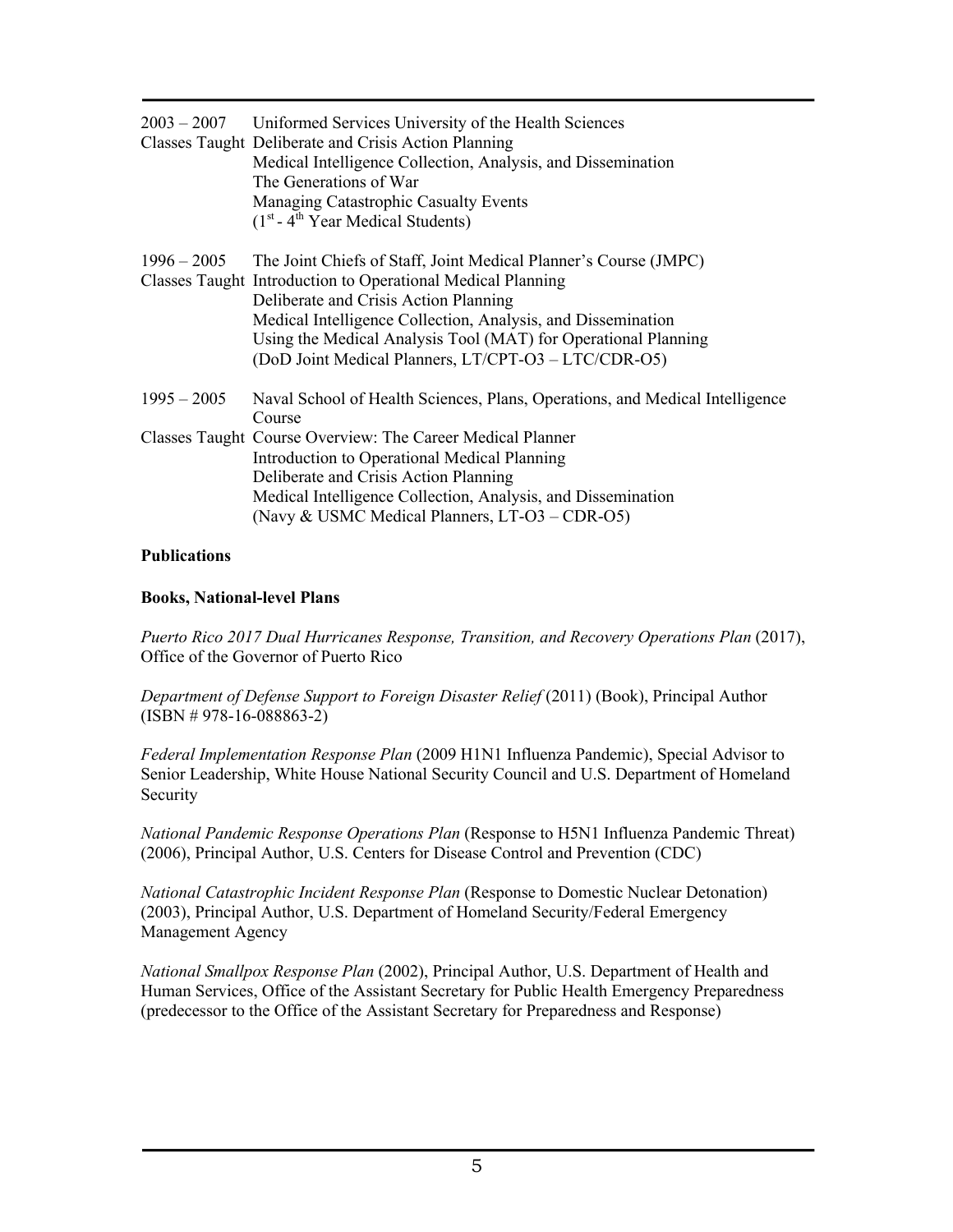#### **Book Chapters, Manuscripts, Articles, and Reports**

Marghella, P. and Suter, K. (Book Chapter). "Personnel." In Bar-On, E. et al. (eds): Field Hospitals: A Comprehensive Guide to Preparation and Operation. Cambridge University Press, Cambridge, UK; 2020, pp. 48-57.

Colon-Ramos, U., Roess, A., Rogein, K., Marghella, P., Waldman., and Merrigan, K. "Foods Distributed During Federal Disaster Relief Response in Puerto Rico After Hurricane Maria Did Not Fully Meet Federal Nutrition Recommendations. Academy of Nutrition and Dietetics. DOI: https://doi.org/10.1016/j.jand.2019.03.015

Marghella, PD, et al. (Acknowledged Internal Technical Expert). "Ascertainment of the Estimated Excess Mortality from Hurricane Maria in Puerto Rico." Milken Institute School of Public Health, The George Washington University in Collaboration with the University of Puerto Rico Graduate School of Public Health, 2018.

Caneva, D. and Marghella, P. (Book Chapter). "Thinking Outside the Box: Health Service Support Considerations in the Era of Asymmetrical Threats." In Ciottone, G, et al. (eds): Disaster Medicine (2nd Edition). Mosby Elsevier, Philadelphia, PA; 2016, pp. 403-406.

Marghella, PD, et al. (Acknowledged contributor). Jump Start: Accelerating Government Response to a National Biological Crisis, UPMC Center for Health Security, 2015.

Marghella, PD. "Remember DoD's Counter-Zombie Plan? It's Actually a 'Brilliant' Preparedness, Mitigation, and Response Strategy for New and Unforeseen Threats." Homeland Security Today [Internet]. [Cited 2015 May 26]; available from http://www.hstoday.us/industry-news/general/single-article/remember-dods-counter-zombie-planit-s-actually-a-brilliant-preparedness-mitigation-and-response-strategy-for-new-and-unforeseenthreats/e4aabafcf2efc931df7ebb2d78272055.html

Marghella, PD. "The Bracelet." The Washington Post Magazine. October 15, 2014.

Marghella, PD. "Stop the Madness: Confronting Ebola and Other Public Health Threats." Homeland Security Today [Internet]. [Cited 2014 Aug 9]; Available from http://www.hstoday.us/industry-news/general/single-article/stop-the-madness-confronting-ebolaand-other-public-health-threats/4eef044543f82411e8179185d7e8cc5b.html

Marghella, PD. "When the Crossroads of Healthcare and Public Health Never Meet." Homeland Security Today, June-July 2014, pp. 18-23.

Marghella, PD and Ashkenazi, I. (Book Chapter) "The Lessons of Tragedy: The 2004 Madrid Train Bombing." In Weisfuse and Landesman (eds): Case Studies in Public Health Preparedness. Jones and Bartlett Learning, Burlington, MA; 2014, pp. 135-147.

Zusman, E and Marghella, PD. "Disaster Management in the Era of Lean Healthcare." Neurosurgery. Volume 72, Number 2, February 2013; pp. N11-N14.

Marghella, PD. (Book Chapter) "The 2009-2010 H1N1 Influenza Pandemic: When You Make Mistakes, Don't Miss the Lessons." In Hunting KL and Gleason BL (eds): Essential Case Studies in Public Health: Putting Public Health into Practice. Jones and Bartlett Learning, Sudbury MA; 2011, pp. 195-201.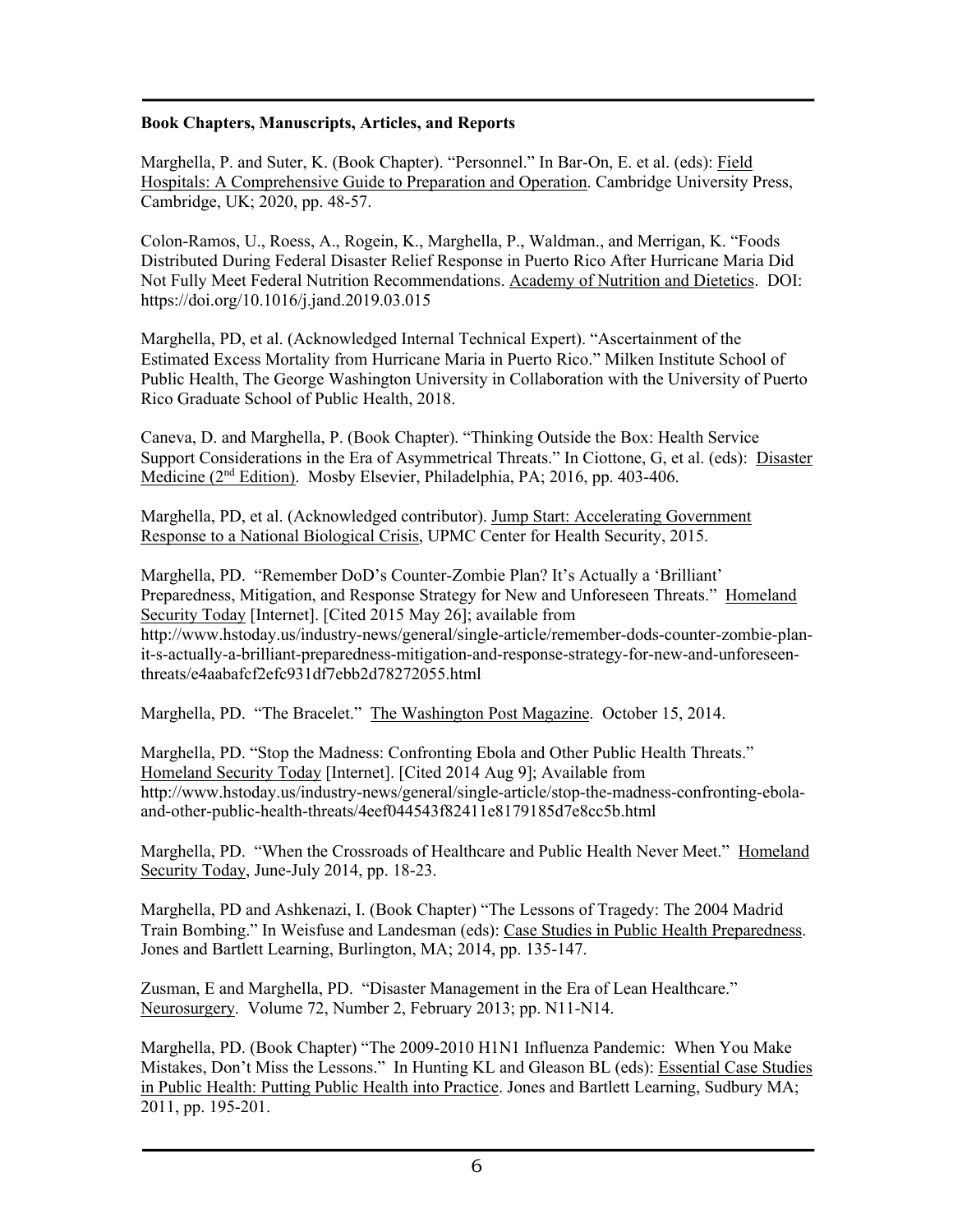Marghella, PD. (Book Chapter) "Basic Perspectives on Disaster Medicine." Textbook of Emergency Medicine. (Suresh David, MD, Chief Editor) Wolters Kluwer Health (Lippincott); 2011, pp. 1272-1277.

Marghella, PD and Ramirez M. "Now Children, Repeat After Me." Homeland Security Today [Internet]. [cited 2010 Jun 14]; Available from http://www.hstoday.us/content/view/13454/299/.

Marghella, PD, Montella, A, Josko, W. "Dump the 3-Ring Binders: Changing the Planning Paradigm for Enhanced Preparedness and Response." Inside Homeland Security. Volume 8, Issue 1, Spring, 2010; p. 57.

Marghella, PD. (Book Chapter) "National Mass Casualty Incidents." Making Sense of Disaster Medicine. Hodder & Stoughton Limited Publishers, London, 2010; pp. 62-88.

Marghella, PD and Lehman, C. "Saving the Many." Homeland Defense Journal, October, 2008 (Special Critical Infrastructure Issue); p. 22.

Marghella, PD, et al. (Acknowledged contributor): Closing the Seams: Developing an Integrated Approach to Health System Disaster Preparedness, PricewaterhouseCoopers Health Research Institute, 2007; p. 8, 17, 49.

Marghella, PD and Cowan, T: "Fighting the Last War." Homeland Defense Journal, July, 2007; p. 45.

Cowan, T and Marghella, PD. "Action in the 11<sup>th</sup> Hour." Homeland Defense Journal, December, 2006; p. 57.

Marghella, PD, Singer, L and Cowan, T. "The Atlanta Project." Homeland Defense Journal, October, 2006; p. 8.

Marghella, PD. "Being Prepared for the Worst." Homeland Security Today, March, 2006; p. 21.

Marghella, PD. "Surge Capacity Planning in Healthcare Organizations: Hitting the Mark on Enhancing National Preparedness." Homeland Defense Journal, September, 2005; p. 12.

Marghella, PD and Feldman, EM. "World War II Submarine Surgeon." Proceedings, December, 2004; p. 93.

Marghella, PD. "Red Sky at Dawn." Homeland Defense Journal, October, 2004; p. 8.

Marghella, PD and Caneva, DC. (Book Chapter) "Thinking Outside the Box: Health Service Support Considerations in the Era of Asymmetrical Threats." Disaster Medicine. Mosby Publishers, pp. 363-368.

Friedman, LH and Marghella, PD. (Book Chapter) "The Environmental Jolt of Bioterrorism." Advances in Healthcare Management: Bioterrorism Preparedness, Attack and Response (Volume 4). In John Blair, Myron Fottler, and the Hon. Albert Zapanta, Eds., Elsevier/JAI Press, pp. 141- 162.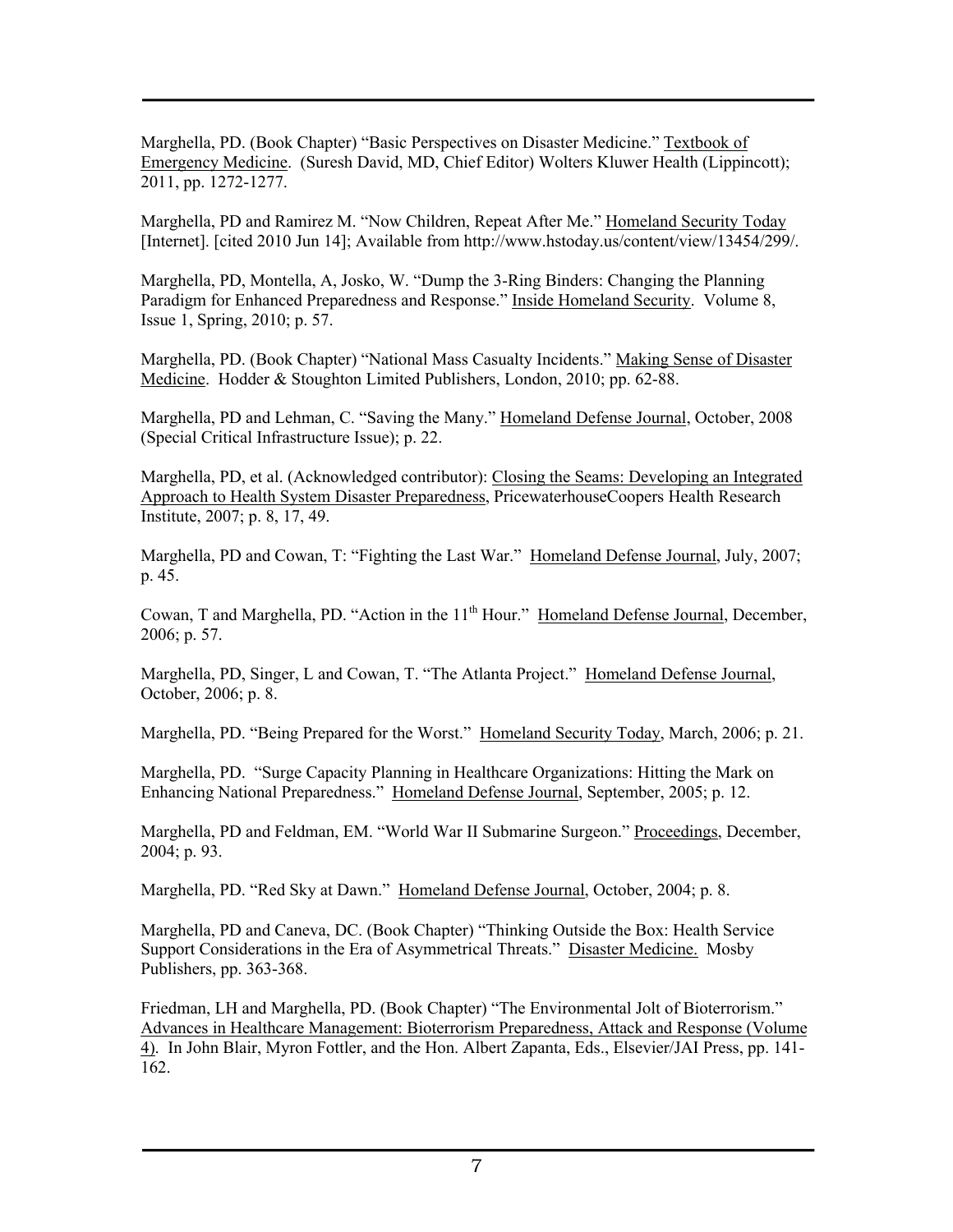Marghella, PD: "Medical Planning Considerations in Consequence Management." Frontiers of Health Services Management. American College of Healthcare Executives; Volume 19, No. 1, Fall, 2002; p. 15.

Marghella, PD. (Book Review) "Chemical-Biological Defense: U.S. Military Policies and Decisions in the Gulf War." Naval War College Review, Summer, 2001; p. XX.

Marghella, PD. (Book Review) "Medical Chemical Defense During the Persian Gulf War." Navy Medicine, April/May, 2001; p. 64.

Marghella, PD. "Consequence Management *is* the Crisis." American Academy of Medical Administrators' *Executive*. Fall, 2000, Vol. 40, Number 3, p. 7.

Marghella, PD and Strawder, G. "Get the Facts on the Anthrax Vaccine." Proceedings, July 2000; p.38 (http://www.usni.org/Proceedings/Article00/PROmarghella.htm).

Marghella, PD. (Book Review) "Battle Station Sickbay." Naval War College Review. Autumn, 1999, Volume LII, Number 4, Sequence 368, p. 135.

Marghella, PD. "The Role of the Planner in Disaster, Emergency, and Healthcare Contingency Operations: News from the American College of Contingency Planners." American Academy of Medical Administrators' *Executive*. Summer, 1999, Vol. XXXVIII, Number 3, p. 18.

Marghella, PD. "Complex Emergencies Demand Qualified Healthcare Contingency Planners." American Academy of Medical Administrators' *Executive*. April/May, 1999, Vol. XXXVIIII, Number 2; p. 14.

Marghella, PD. "December 7<sup>th</sup>, 1999: The Second, Silent Attack on Pearl." Proceedings. May, 1999; p. 60 (http: www.usni.org/Proceedings/Article99/PROmarghella.htm).

Marghella, PD. "Academy Forms New Chapter: The American College of Contingency Planners." American Academy of Medical Administrators' *Executive*. January/March, 1999, Vol. XXXVIII, Number 1; p. 21.

Marghella, PD. "It's Time to Replace the Great White Elephants…with LST's!" Proceedings. December, 1998; p. 71.

Marghella, PD. "Crisis in the Balkans: A Medical Intelligence Summary of Conditions in the Former Yugoslavia." National Intelligence Digest (Classified Publication). Fall, 1994.

Marghella, PD. "The First Annual Resident Research Competition." Navy Medicine. October/November, 1987; p. 21.

Blair, TP, Marghella, PD, et al. "Incidence of Hypercholesterolemia in the Active Duty Navy Population in 1986." Journal of the Association of Military Surgeons of the United States. 154, Jan 1989; p. 29-31.

#### **Academic & Professional Presentations**

Featured Speaker, "The Complex Role of Public Health: Lessons from the Dual Hurricanes of 2017 in Puerto Rico." Florida Governor's Hurricane Conference, West Palm Beach, FL, 2018.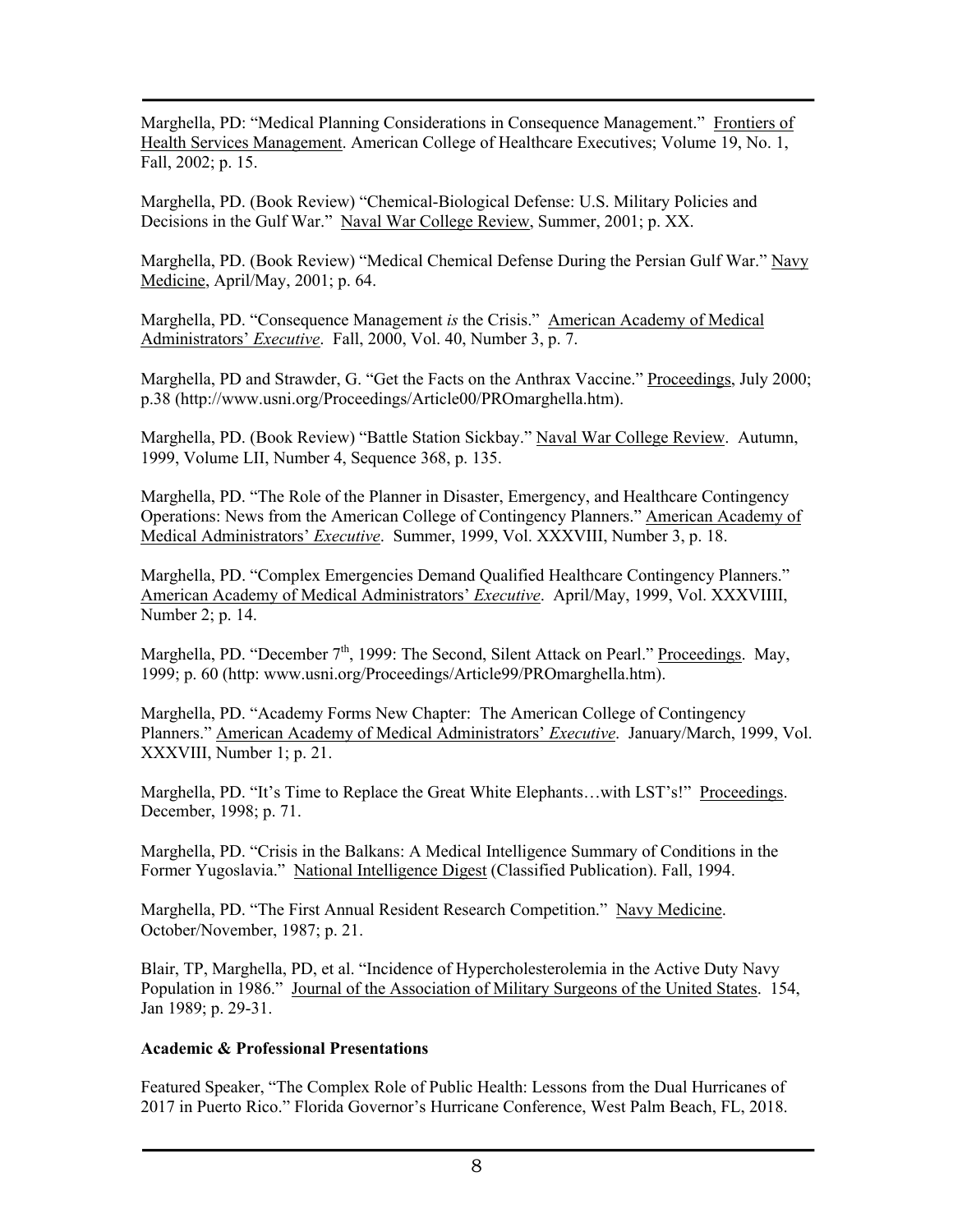Guest Lecturer, "Biological and Chemical Terrorism." College of International Security Affairs (CISA), National Defense University, Washington, DC, 2016.

Panel Member, Closing Plenary, "Planning for the Marathon and Not the Sprint: Building Disaster Mental Health Recovery into Preparedness Planning." National Association of County and City Health Officials (NACCHO) National Public Health Preparedness Summit, Dallas, TX, 2016

Featured Speaker, "Enhancing Surge Capacity: A Non-Traditional Approach to a New Paradigm Demand." National Association of County and City Health Officials (NACCHO) National Public Health Preparedness Summit, Dallas, TX, 2016

Panel Moderator, "Pandemics: What Does it Take to Respond Effectively?" The Global Health Council's "The Future of Global Health" Conference, Washington, DC, 2016

Panel Member, "It's Always 9-11: Are Disasters Increasing in their Frequency and Scope and Scale of Impact?" University of Montana's Mansfield Center Program on "Innovation and Imagination in Global Health," Missoula, MT, 2016

Panel Member in Plenary, "Public Health and Ebola: Resources for Global Response and Local Healthcare Readiness," American College of Healthcare Executives (ACHE) 2016 Annual Congress, Chicago, IL, 2016.

Guest Speaker, "It's Always 9-11: Are Disasters Increasing in their Frequency and Scope and Scale of Impact?" Uniformed Services University of the Health Sciences and the Center for Disaster and Humanitarian Assistance Medicine, Humanitarian Assistance and Disaster Response Student Interest Group, Bethesda, MD, 2016.

Workshop Facilitator, "The Fundamentals of Medical Planning." 5<sup>th</sup> Annual National Healthcare Coalition Preparedness Conference, San Diego, CA, 2015.

Panel Member, "International Disaster Response: Lessons Learned from Medical and Public Health Non-Government Organizations and their Applications in Domestic Response." Advancing and Redefining Communities (ARC) and Veterans Emergency Management Evaluation Center (VEMEC) Healthcare and Public Health Preparedness Conference, San Diego, CA, 2015.

Guest Speaker, "International Medical Corps and the Ebola Virus Disease Epidemic Response: Operational Challenges and the Way Ahead" and "Enhancing Surge Capacity: A Non-Traditional Approach to a New Paradigm Demand." Emerging Infectious Diseases: Developing a Framework for Local Planning and Response, College of Southern Maryland, La Plata, MD, 2015.

Panel Member, "Ebola Epidemic Response." Global Health Strategies for Security Course, Uniformed Services University of the Health Sciences and the Center for Disaster and Humanitarian Assistance Medicine, Washington, DC, 2015.

Guest Speaker, "International Medical Corps and the Ebola Virus Disease (EVD) Response in West Africa," Washington, DC Volunteer Organizations Active in Disaster (VOAD) Meeting, Washington, DC, 2015.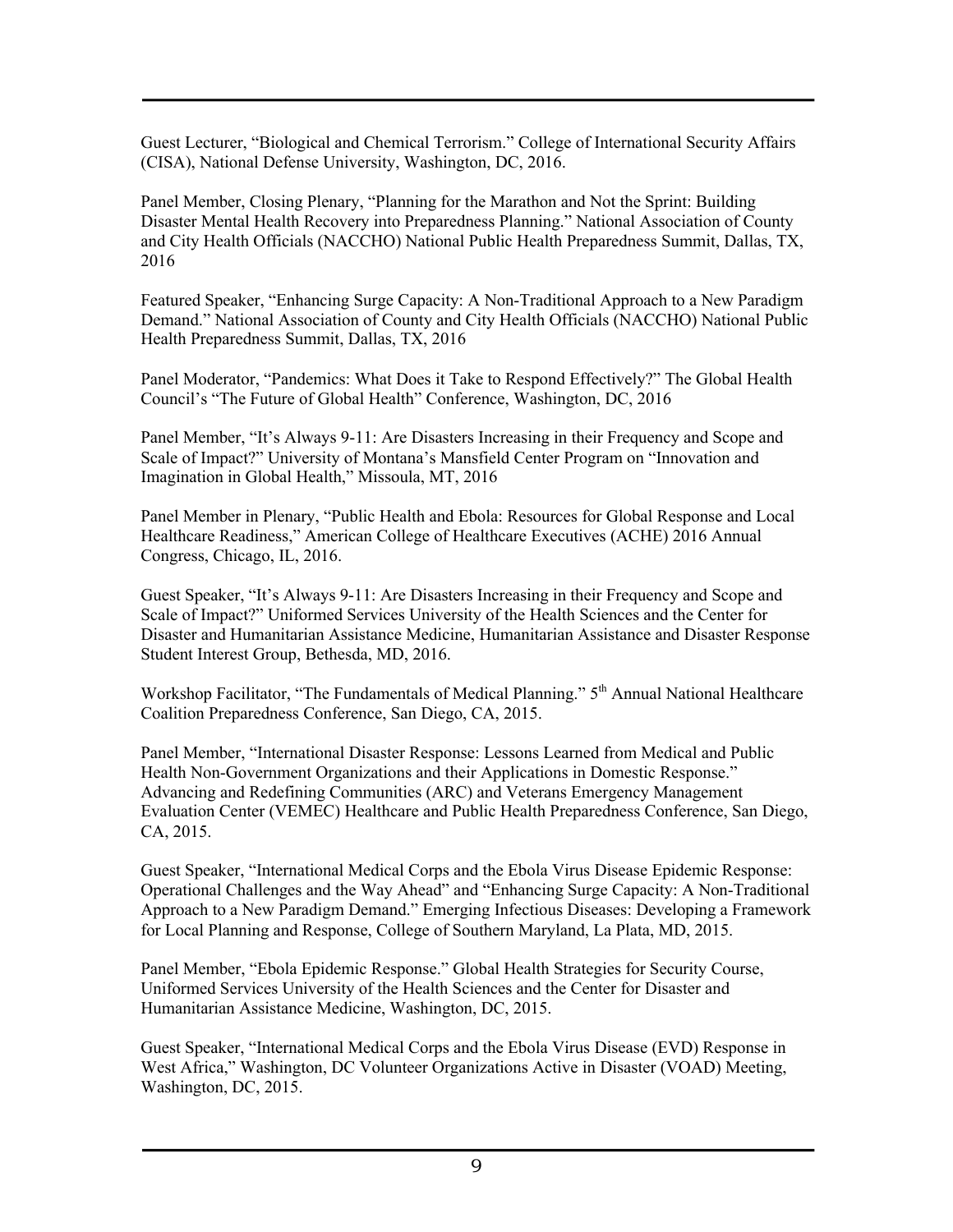Program Chair, "Immersion II: Leadership, Ethics, and Change." Master of Health Administration Graduate Program, The George Washington University, Washington, DC, 2015

Guest Speaker, "International Response Needs: NGO Perspective." National Institute for General Medical Sciences "Public Health Issues for Ebola: Modeling for Policy" Conference, Washington, DC, 2014.

Keynote Speaker, "It's Always 9-11: Managing Catastrophic Casualty Events." New York State Governor's Conference on Emergency Preparedness, Albany, NY, 2013.

Guest Speaker and Panelist, "Disaster Management and its Impact on Development in Latin America and the Caribbean." Florida International Summit, University of South Florida, Tampa, FL, 2013.

Panelist, "Nationwide Response Issues after an Improvised Nuclear Device Attack: Medical and Public Health Considerations for Neighboring Jurisdictions." Institute of Medicine Workshop, Washington, DC, 2013.

Featured Speaker, "It's Always 9-11: Managing Catastrophic Casualty Events." BioDefense 2010 Conference, Washington, DC, 2010.

Keynote Speaker, "It's Always 9-11: Managing Catastrophic Casualty Events." The Joint Task Force National Capital Region (Medical) (JTF-CapMed) Emergency Management Conference, The Uniformed Services University of the Health Sciences, Bethesda, MD, 2010.

Keynote Speaker, "Pandemic Influenza: The Once and Future Threat." The State of Ohio Annual Consortium of Hospitals Conference, Akron, OH, 2009.

Guest Speaker, "Response and Responsibility: Collaborating to Prevent or Contain a Pandemic." Association of Americans for Civic Responsibility (AACR), The Maxwell School, Syracuse University, Washington, DC, 2009.

Guest Speaker, "Emergency Preparedness: What Have We Done and What's Still Needed?" (Perspectives on Public Health Preparedness). The Woodrow Wilson School, Princeton University, Princeton, NJ, 2008.

Guest Speaker, "It's Always 9-11." Tennessee Emergency Management Agency (TEMA), Johnson City, TN, 2008.

Guest Speaker, "Managing Special Needs Populations in Complex Emergencies and Disasters." State of Maryland Department of Health and Human Services, Wheaton, MD, 2008.

Featured Speaker, "The Next Pandemic: Are We Prepared?" Montana World Affairs Council, University of Montana, Missoula, MT, 2008

Guest Speaker, "Public Health and Healthcare Preparedness." St. Patrick Hospital and Health Sciences Center, Missoula, MT, 2008

Keynote Speaker, International Association of Emergency Managers Region II 2008 Emergency Management Conference, Fair Lawn, NJ, 2008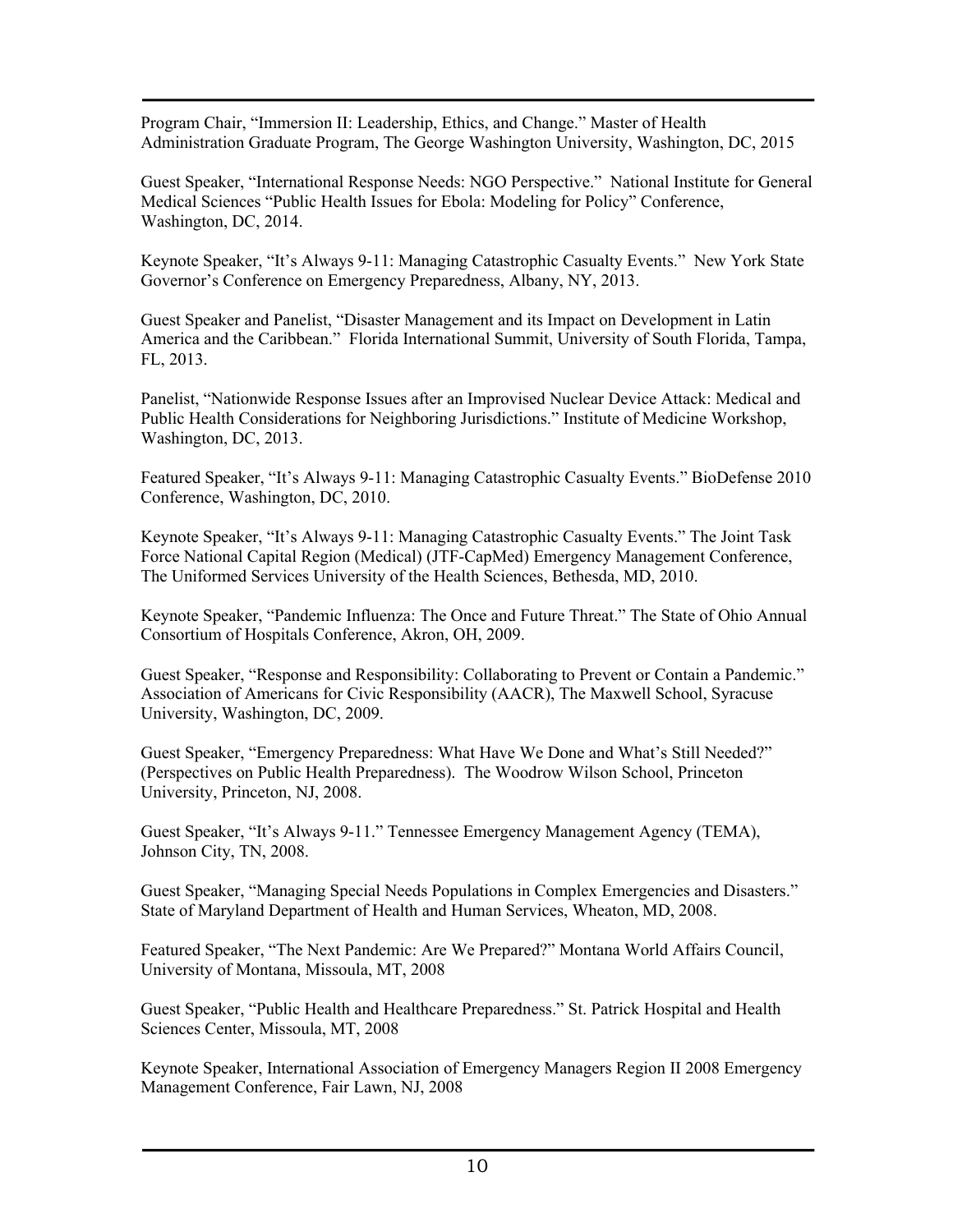Guest Speaker, "It's Always 9-11." "Every Crisis is a Human Crisis" Potomac Institute for Policy Studies Conference, Georgetown University, Washington, DC, 2008

Guest Speaker, "We Gotta Get it Right: Catastrophic Casualty Event Management." The Central Intelligence Agency (CIA) Executive Leadership Forum, Langley, VA, 2008

Keynote Speaker, "Catastrophic Casualty Event Preparedness and Management." South Carolina Hurricane and Disaster Management Annual Conference, Myrtle Beach, SC, 2008

Faculty, Uniformed Services University of the Health Sciences (USUHS) Program on Bioterrorism and Homeland Security, "Theories on Catastrophic Casualty Event Management," Bethesda, MD, 2007

Keynote Speaker in Plenary, "We Gotta Get it Right: Catastrophic Casualty Event Management." International Association of Emergency Managers (IAEM) Annual Conference, Reno, NV, 2007

Keynote Speaker, "Thinking the Unthinkable: Planning for Catastrophic Casualty Events." American College of Contingency Planners (ACCP) Annual Conference, San Diego, CA, 2007

Guest Speaker, "Medical Management of Disasters" Conference, Washington, DC, 2007

Keynote Speaker, State of Florida "Homeland Security Training Summit," Fort Myers, FL, 2007

Panel Chair: "Saving Lives: Emergency Preparation and Response for Special Needs Populations." American Military University Conference on "Homeland Security: The Ripple Effect" Washington, DC, 2007

Guest Speaker, United States Northern Command Conference on Catastrophic Casualty Management, Colorado Springs, CO, 2007

Guest Speaker, International Association of Emergency Managers (IAEM), Orlando, FL, 2006

Guest Speaker, 115<sup>th</sup> Annual Meeting of the Association of Military Surgeons of the United States (AMSUS), San Antonio, TX, 2006

Keynote Speaker,  $2<sup>nd</sup>$  Annual Ohio Public Health Preparedness Symposium (Sponsored by the Kent State University Center for Public Health Preparedness), Kent, OH, 2006

Keynote Speaker, Northeastern Ohio Universities College of Medicine Symposium and Table-top Exercise on Pandemic Influenza, Rootstown, OH, 2006

Panel Participant and Guest Speaker, National Association for Homecare and Hospice Conference "Thinking the Unthinkable: Evaluating U.S. Pandemic Preparedness: Anticipating the Special Role of Homecare and Technology," Washington, DC, 2006

Keynote Speaker in Plenary, National Association of City and County Health Officials "Public Health Preparedness Summit," Washington, DC, 2006

Panel Moderator and Guest Speaker, "Emergency Preparedness and Communications - Lessons Learned from Hurricane Katrina" (Conference), Washington, DC, 2005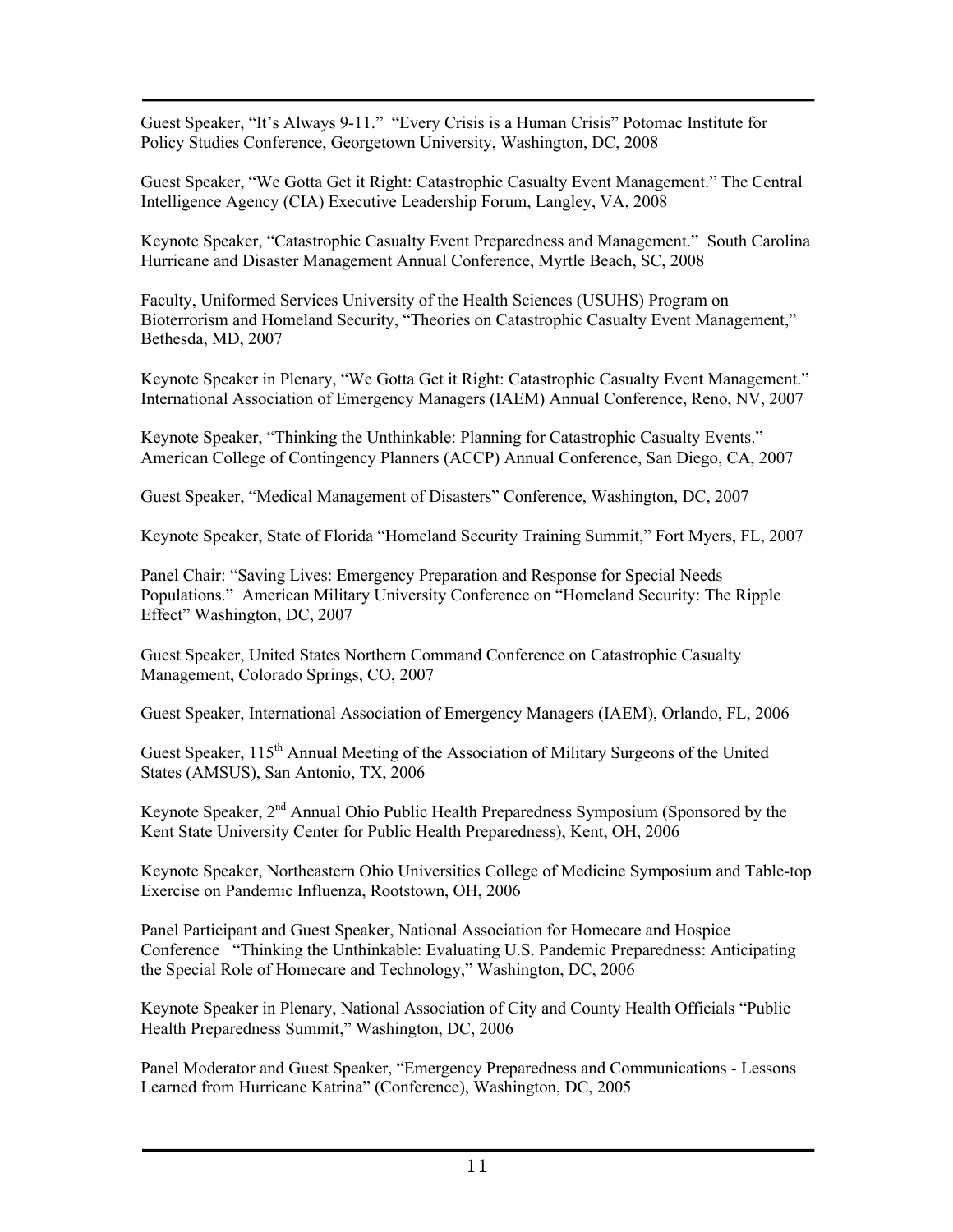Keynote Speaker, "Enhancing the Medical Community's Role in Complex Emergency and Disaster Preparedness," Oregon State University's Corporate Partners Forum, Corvallis, OR, 2005

"Medical Planning in the Era of Asymmetrical Threats," (Graduate Program Class) Tulane University School of Public Health, Department of International Health and Development, New Orleans, LA, 2005

Keynote Speaker, Illinois College of Emergency Physicians Conference "On Our Watch: Bioterrorism and Surge Control in the Emergency Room," Chicago, IL, 2005

Guest Speaker, The National Disaster Medical System (NDMS) Conference, Orlando, FL, 2005

Keynote Speaker, American College of Healthcare Executives (ACHE) Annual Conference (Association of University Programs in Healthcare Administration (AUPHA) sponsored session on "The Healthcare Administrator's Role in Responding to Complex Disasters"), Chicago, IL, 2005

Guest Speaker, "The Medical Aspects of Consequence Management Conference," Washington, DC, 2005

Keynote Speaker, "Program on Terrorism and Security Studies," George C. Marshall Center for Security Studies, Garmisch, GE, 2005

Guest Speaker, State of Montana Hospital Association Annual Meeting, Billings, MT, 2004

Keynote Speaker, "Defense Medical Procurement Conference," Baltimore, MD, 2004

Guest Speaker, Department of Homeland Security "Homeland and Global Security Summit," Washington, DC, 2004

Guest Speaker, American Legislative Exchange Council "Conference on Homeland Security," Scottsdale, AZ, 2003

Guest Speaker, "National Security Summit 2," Tampa Bay, FL, 2003

Guest Speaker, United States Special Operations Command "International Conference on Terrorism," MacDill AFB, FL, 2003

Keynote Speaker, San Diego County Medical Society "Conference on Bioterrorism Preparedness Training," San Diego, CA, 2003

Guest Speaker, The Joint Commission on Accreditation of Health Care Organizations' "Symposium on Emergency Management," Washington, DC, 2002

Guest Speaker, Canadian Conference on International Emergency Preparedness, Toronto, Canada, 2002

Visiting Lecturer, the Joint Operations Medical Managers Course (JOMMC), the Defense Medical Readiness Training Institute (DMRTI), 1999-2005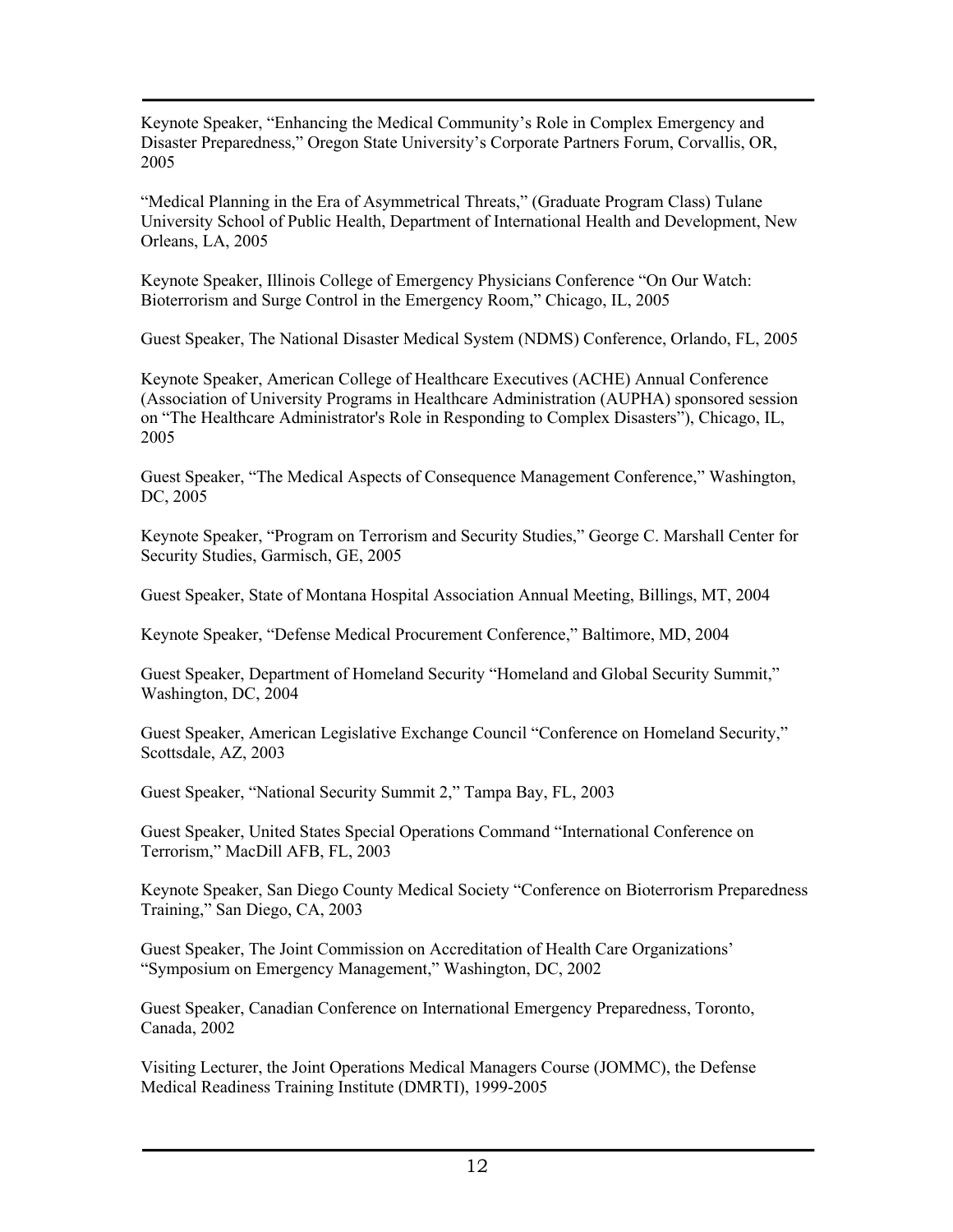Hospital-wide Grand Rounds, Tripler Army Medical Center, "Joint Medical Support in Operations DESERT SHIELD/STORM," Honolulu, HI, 1991

Naval Medical Clinic Pearl Harbor Grand Rounds, "Weathering the Storm: Medical Support in the Persian Gulf War," Pearl Harbor, HI, 1991

#### **Featured in Industry Press, Newspaper Articles, Radio Interviews & Television Appearances**

- "National Public Health Preparedness in the Face of Pandemics and Other Incidents of National Significance," Homeland Security Off the Record with Tony Kimery, 2021
- "Coronavirus: Issues and Information," Talk Radio with Peter Christian and John King, KGVO, (Multiple appearances in 2020/21
- "Public Health Preparedness," Talk Radio with Peter Christian and John King, KGVO, 2019
- "Does This Prepare Us or Not? HHS's Selection of Nine Regional Special Pathogen Treatment Centers," by Anthony Kimery, *Homeland Security Today,* July 17, 2015
- "Blue Ribbon Panel Hears How to Respond to Biological and Chemical Threats," by Anthony Kimery, *Homeland Security Today,* April 6, 2015
- "The Ebola Crisis," Talk Radio with Peter Christian and John King, KGVO, 2014
- "U.S. Public Health Preparedness," Talk Radio with Peter Christian and John King, KGVO, 2014
- "Making Drills and Exercises More Realistic," by Anthony Kimery, *Homeland Security Today,* July 7, 2010
- "Speaker Warns of Chaos with Arrival of Disaster," by Michael Moore, (Cover Story) *Missoulian,* September 19, 2008
- Community Viewpoint with Pete DeNeault, WGVO-AM Missoula Talk Radio, 2008
- Montana Evening Edition with Sally Mauk, MTPR/National Public Radio, 2008
- Homeland Security Inside and Out with Randy Larsen, KAMU, 2008

The Liddy and Hill Show, KFYI, 2006

- "Federal Urban Mass Evacuation Plans were Dropped in the Mid-1980's," by Anthony Kimery, *Homeland Security Today,* March 6, 2006
- "Kaiser Daily Health Policy Report Examines Hurricane Katrina," *Medical News Today* (On line), January 26, 2006
- "Hospitals Learn System Not Prepared for Catastrophe," *Metropolitan Medical Response System* (On-line), January 24, 2006
- "Hospitals Learn from Katrina," by Robert Davis, (Cover Story) *USA Today,* January 23, 2006

"Don't Say You Weren't Warned," by Anthony Kimery, *Homeland Security Today,* July, 2005 "The Best Laid Plans," by Justin Rood, *Government Executive Magazine*, November 1, 2005

## **Academic & Professional Affiliations/Certifications**

Professorial Lecturer, Department of Health Services Management and Leadership, School of Public Health and Health Services, The George Washington University, Washington, DC Professorial Lecturer, Doctor of Health Sciences Program, Massachusetts College of Pharmacy and Health Sciences, Boston, MA

Visiting Professor, George C. Marshall Center for International Studies, Program on Terrorism and Security Studies, Garmisch, Germany

Adjunct Professor, Healthcare Executive Masters of Business Administration Program, School of Business, The George Washington University School, Washington, DC

Visiting Lecturer, College of International Security Affairs, National Defense University, Washington, DC